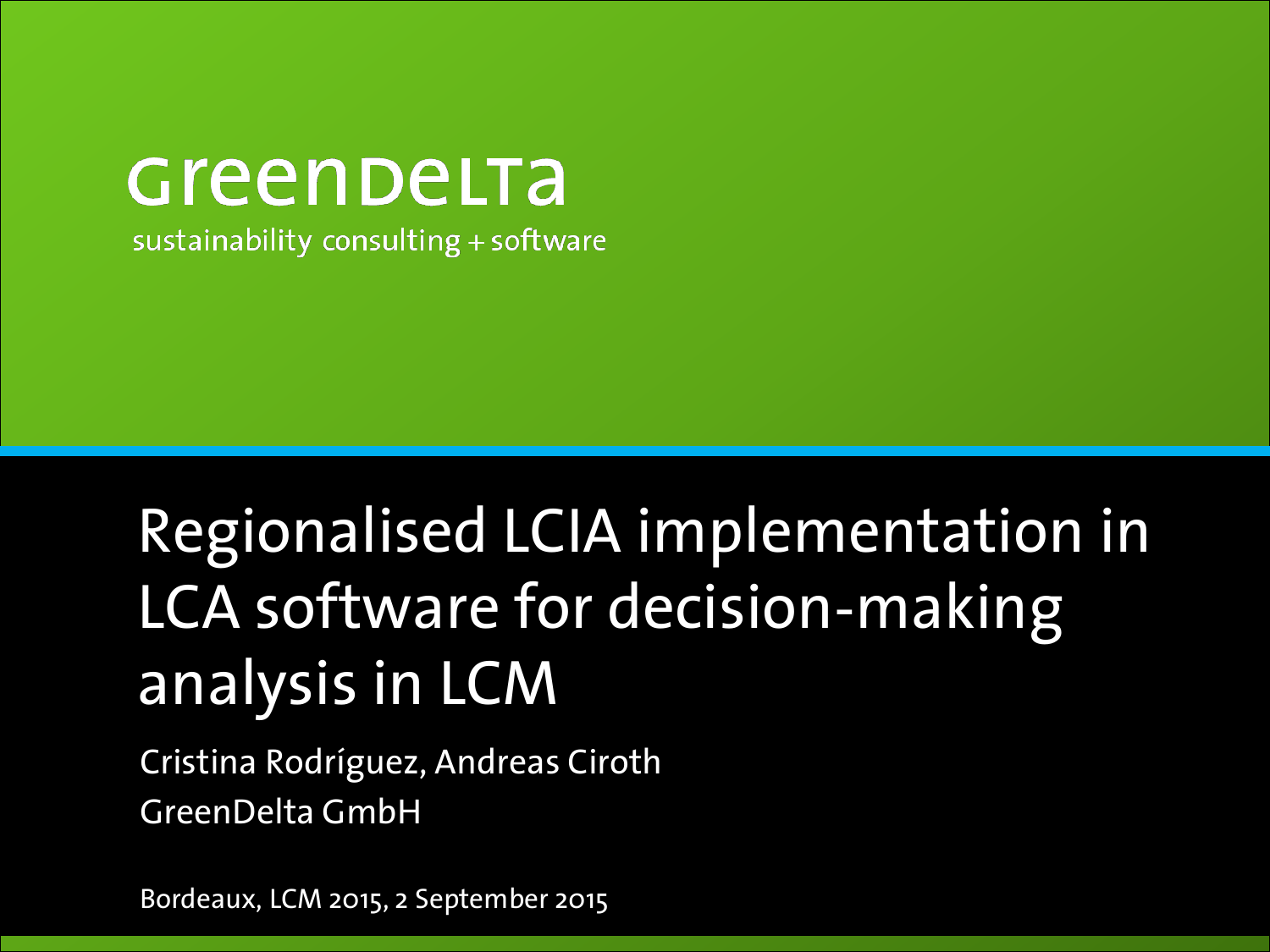#### **Content**

- ▶ Regionalised LCIA in openLCA
	- ▶ Corn production case study
- ▶ The perspectives concept applied to regionalised LCIA
- Next steps and conclusions

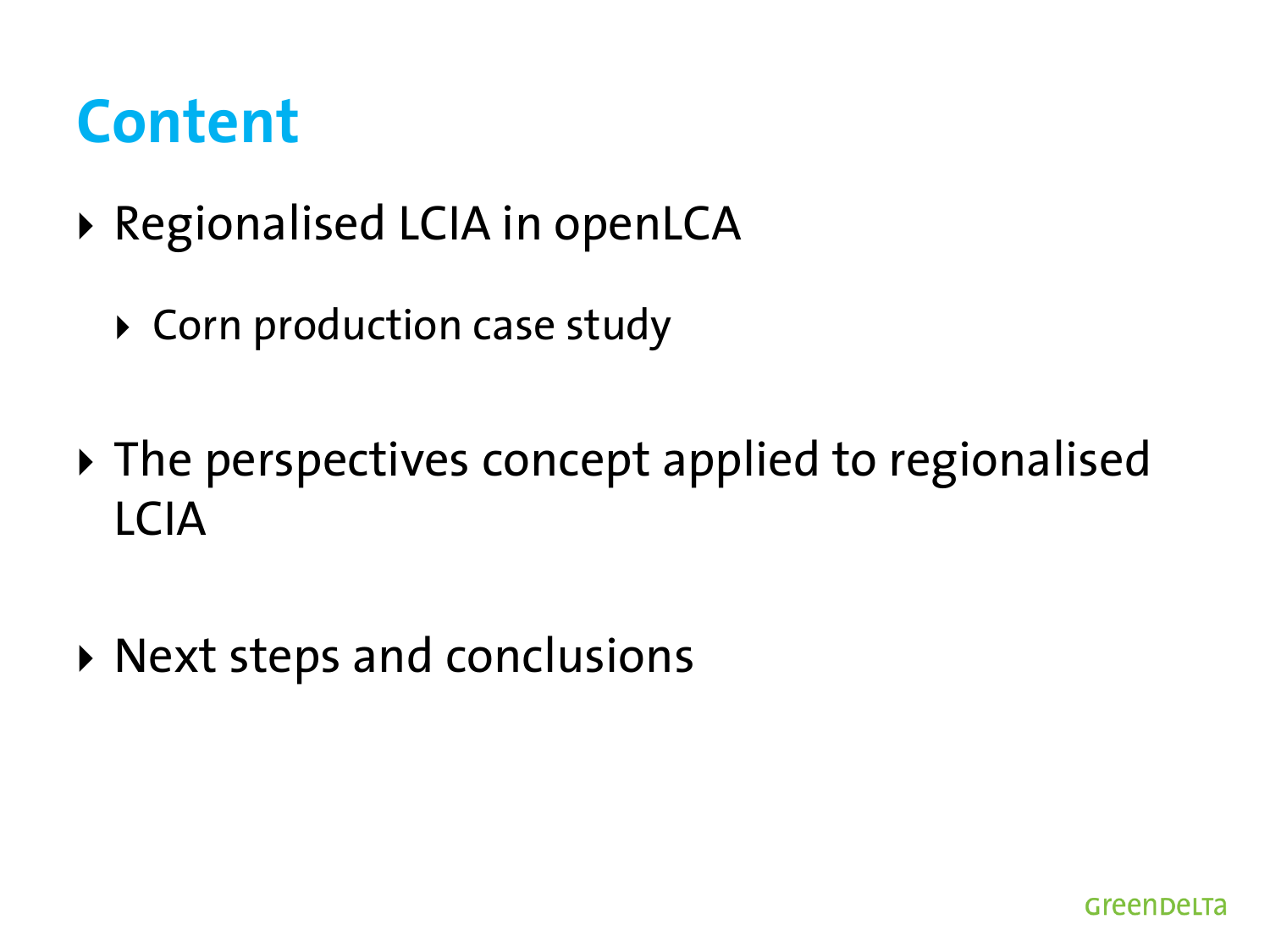# Regionalised LCIA in openLCA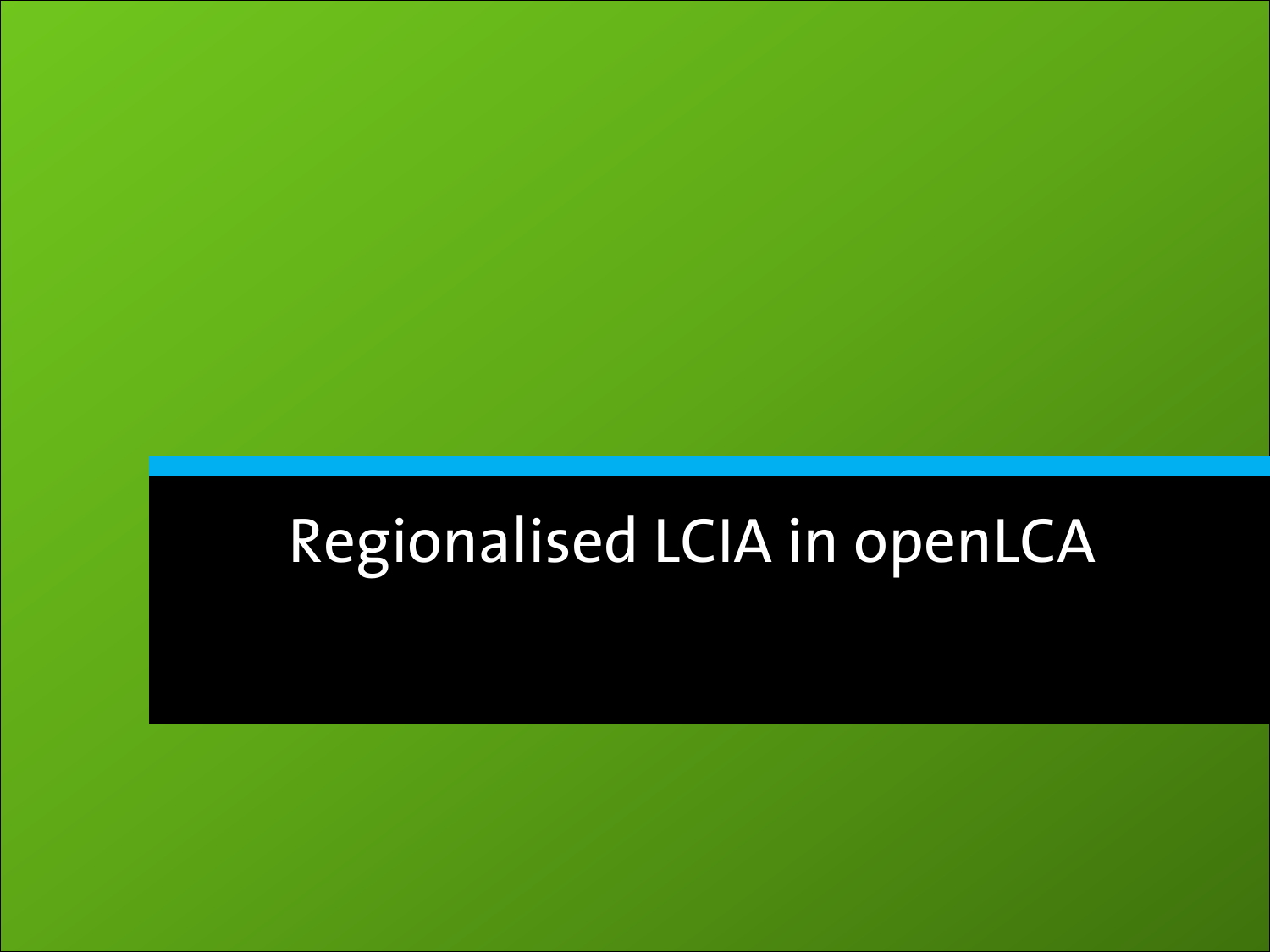# **Regionalised LCIA in openLCA**

- Inventory:
	- ▶ Extension of locations: KML editor



- LCIA methods:
	- $\triangleright$  Parameterisation of the models + GIS
		- $\triangleright$  Reduction of the amount of data which needs to be included in the method in openLCA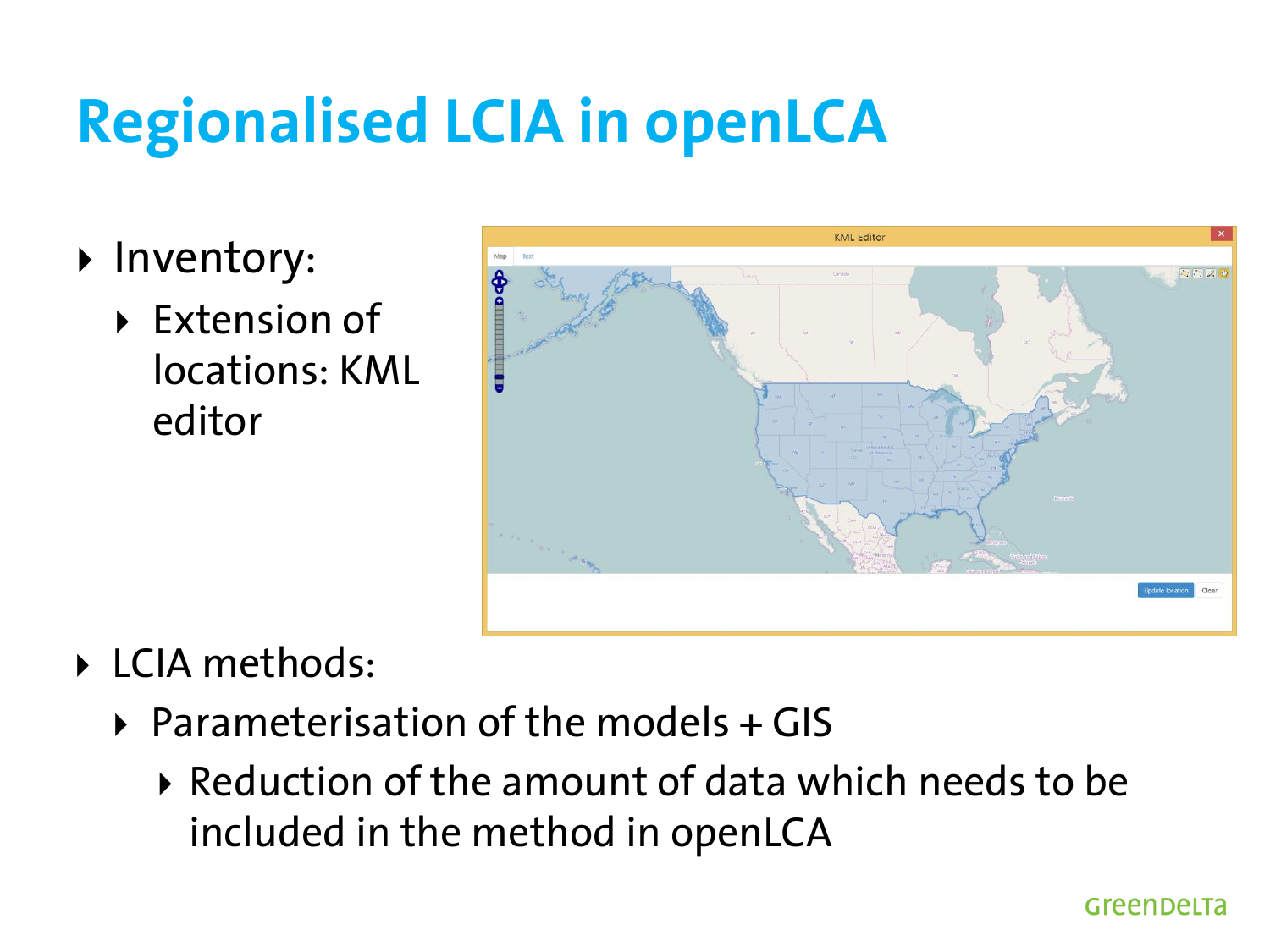

Example: Land use model from de Baan et al. (2012), as implemented in Ecological Scarcity 2013 (Frischknecht and Büsser Knöpfel 2013)



GreenDeLTa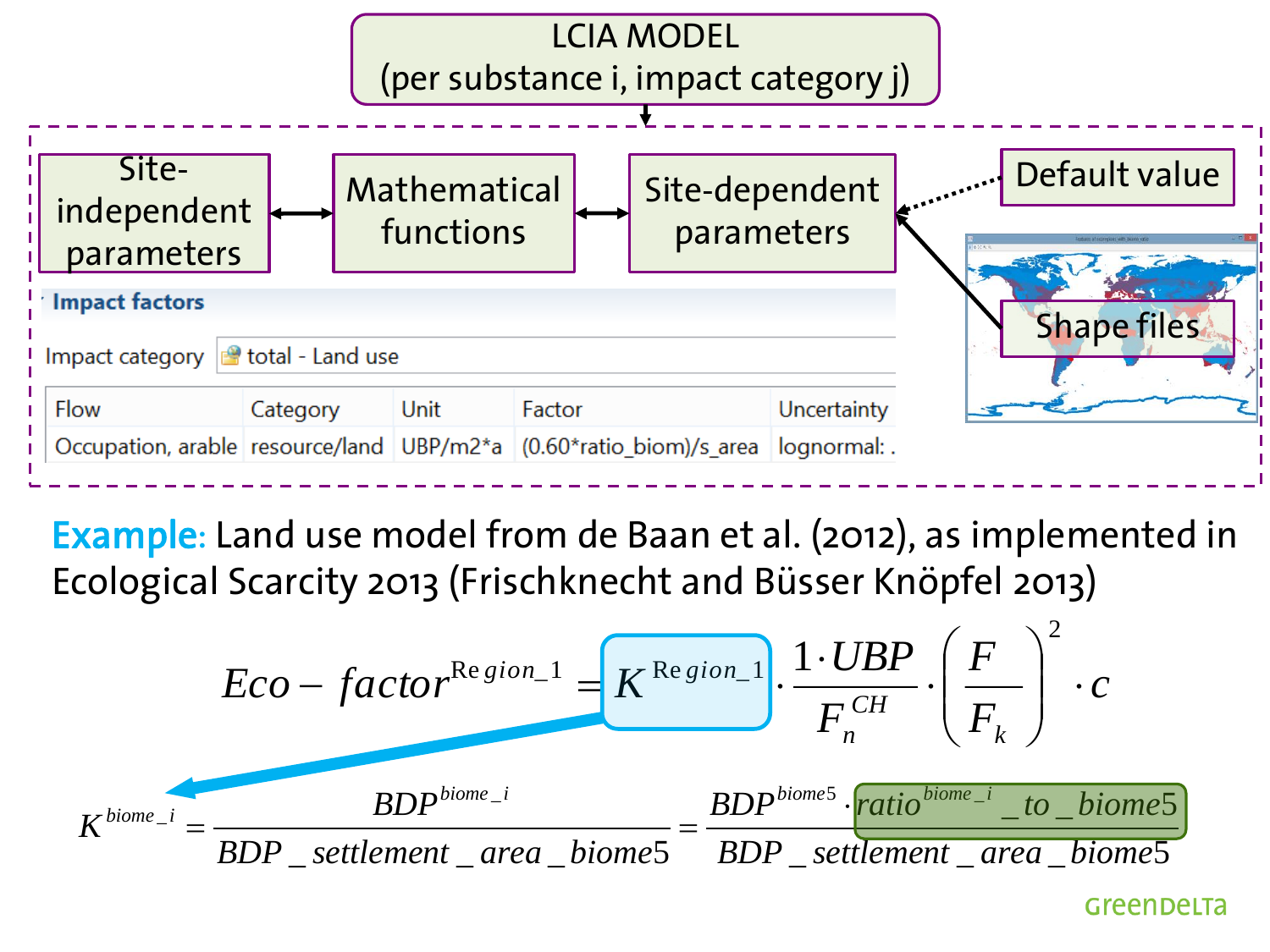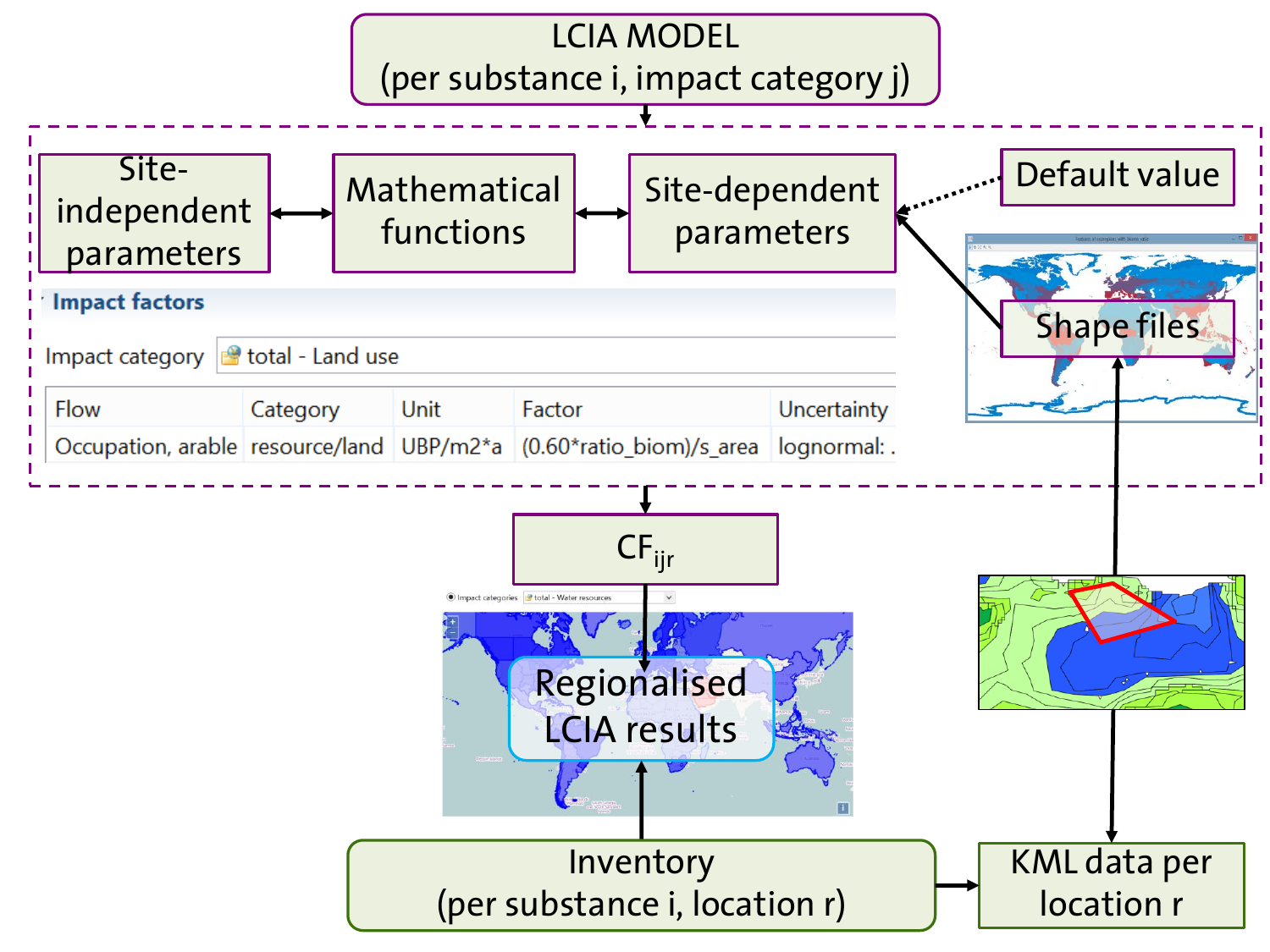# **Case study: corn production, at farm gate**

Inventory:

Functional Unit: 1kg corn grain, 85-91% moisture, at harvest Locations: Colorado, Georgia, Kansas, Minnesota and Texas

| System     | LCI data                                                               | KML data                |
|------------|------------------------------------------------------------------------|-------------------------|
| Foreground | <b>USDA crop database</b>                                              | <b>US Census Bureau</b> |
|            | Background ecoinvent 3.1 allocation, default ecoinvent Geographies.xml |                         |

▶ Regionalised impact categories

| <b>Impact category</b>    | <b>LCIA method</b>                                                      | <b>Regionalised parameter</b>                                                   |
|---------------------------|-------------------------------------------------------------------------|---------------------------------------------------------------------------------|
| Land use                  | de Baan et al. (2012), as<br>implemented in Ecological<br>Scarcity 2013 | Ratio of species densities<br>of biomes 1 to 4 to species<br>density in biome 5 |
| Freshwater<br>consumption | <b>Ecological Scarcity 2013</b>                                         | Water stress index (WSI).                                                       |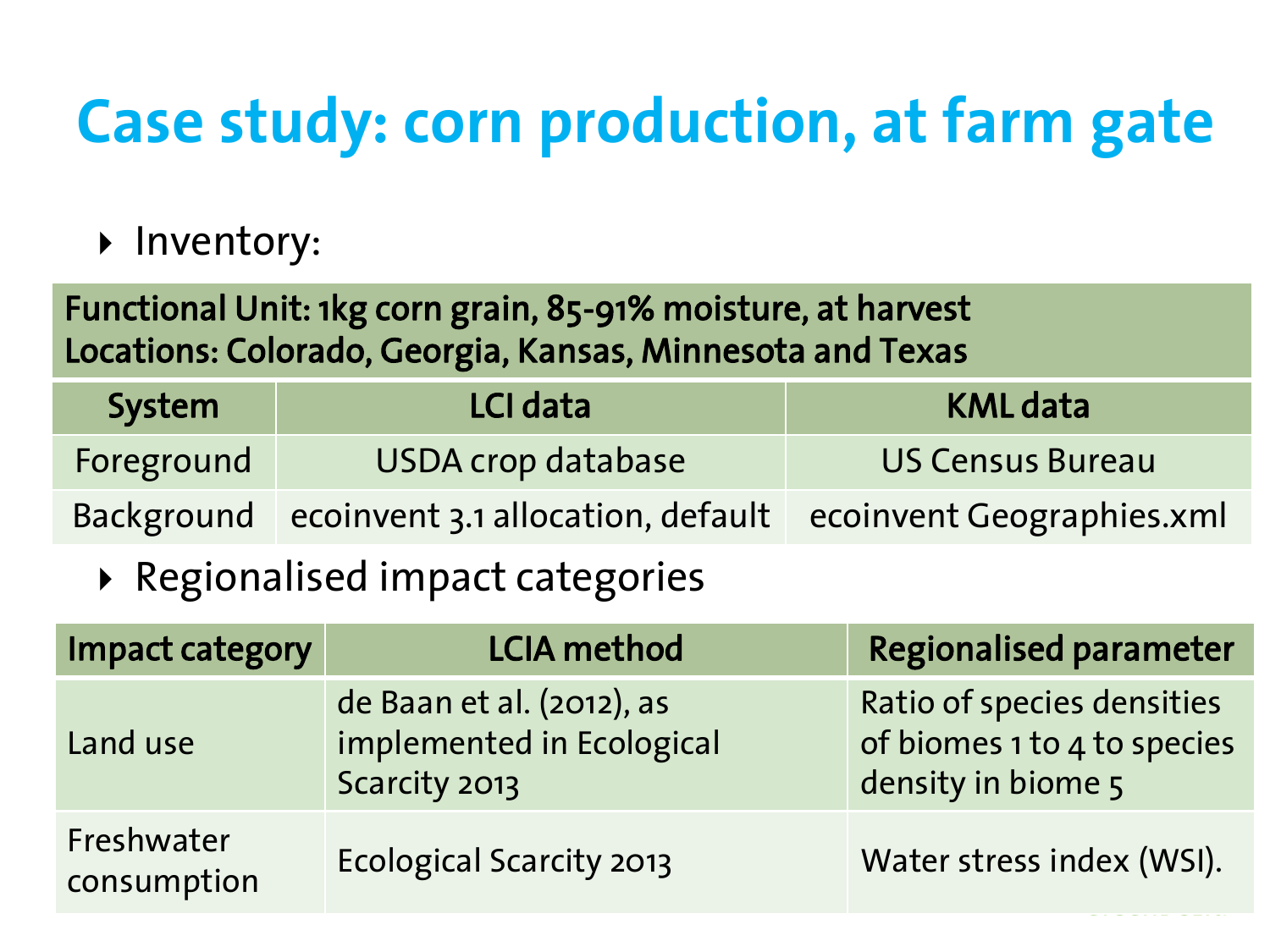#### **LCIA results: Land use**

250 ▶ Major contributor (>99%): corn grain production, at farm

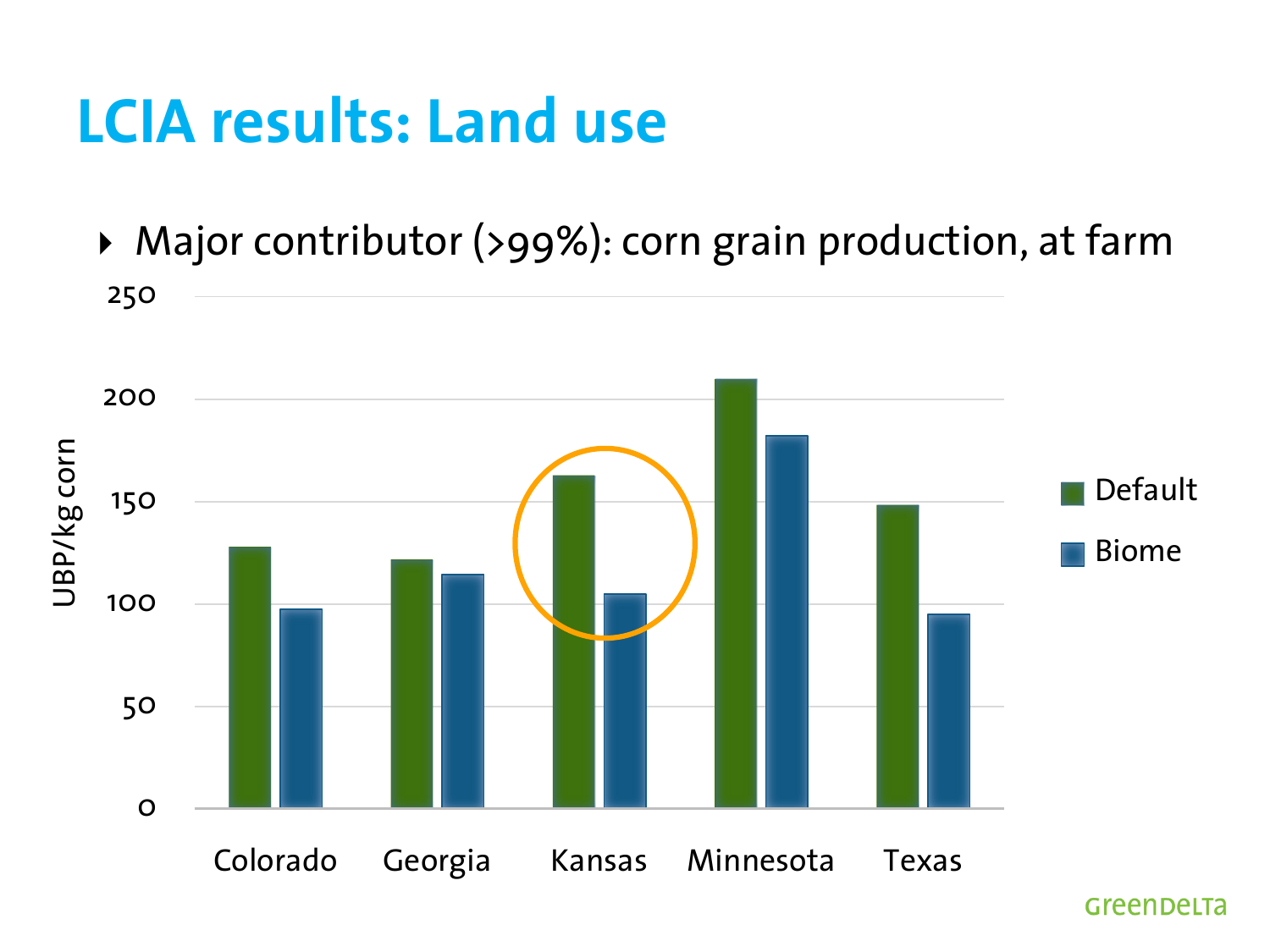## **LCIA results: Land use (II)**

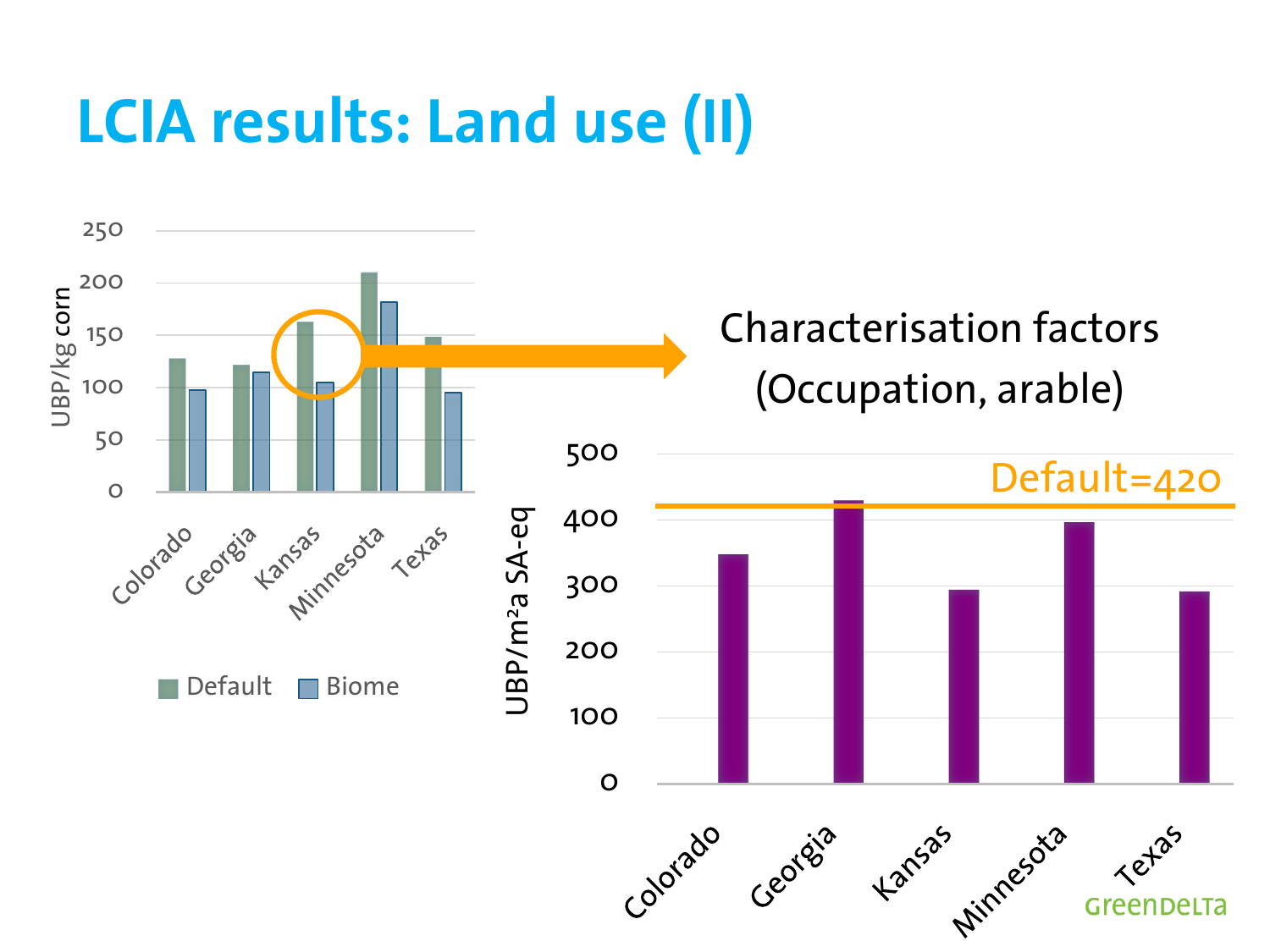#### **LCIA results: Freshwater consumption**



Greenbelta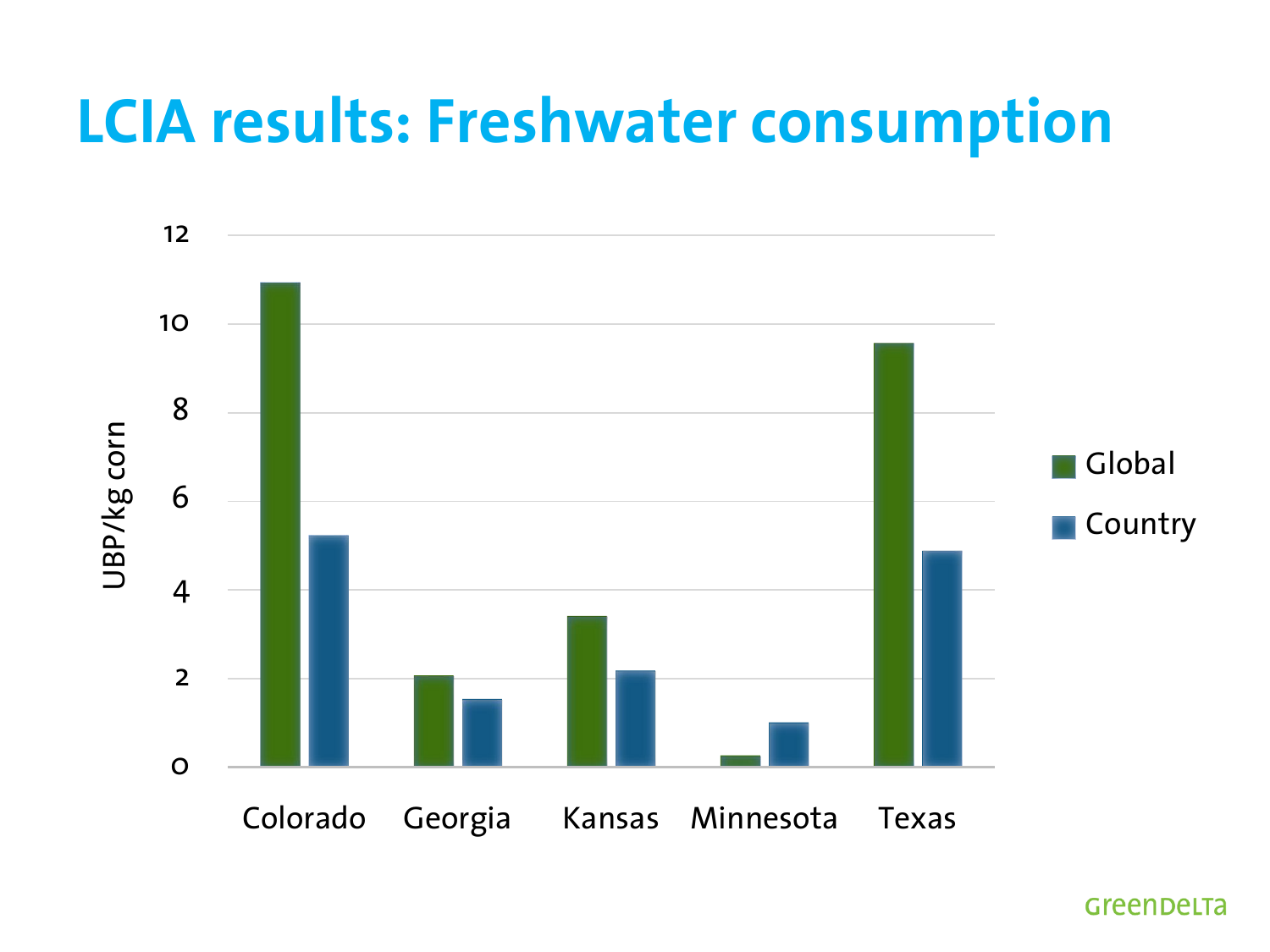#### **Hotspots of freshwater consumption**

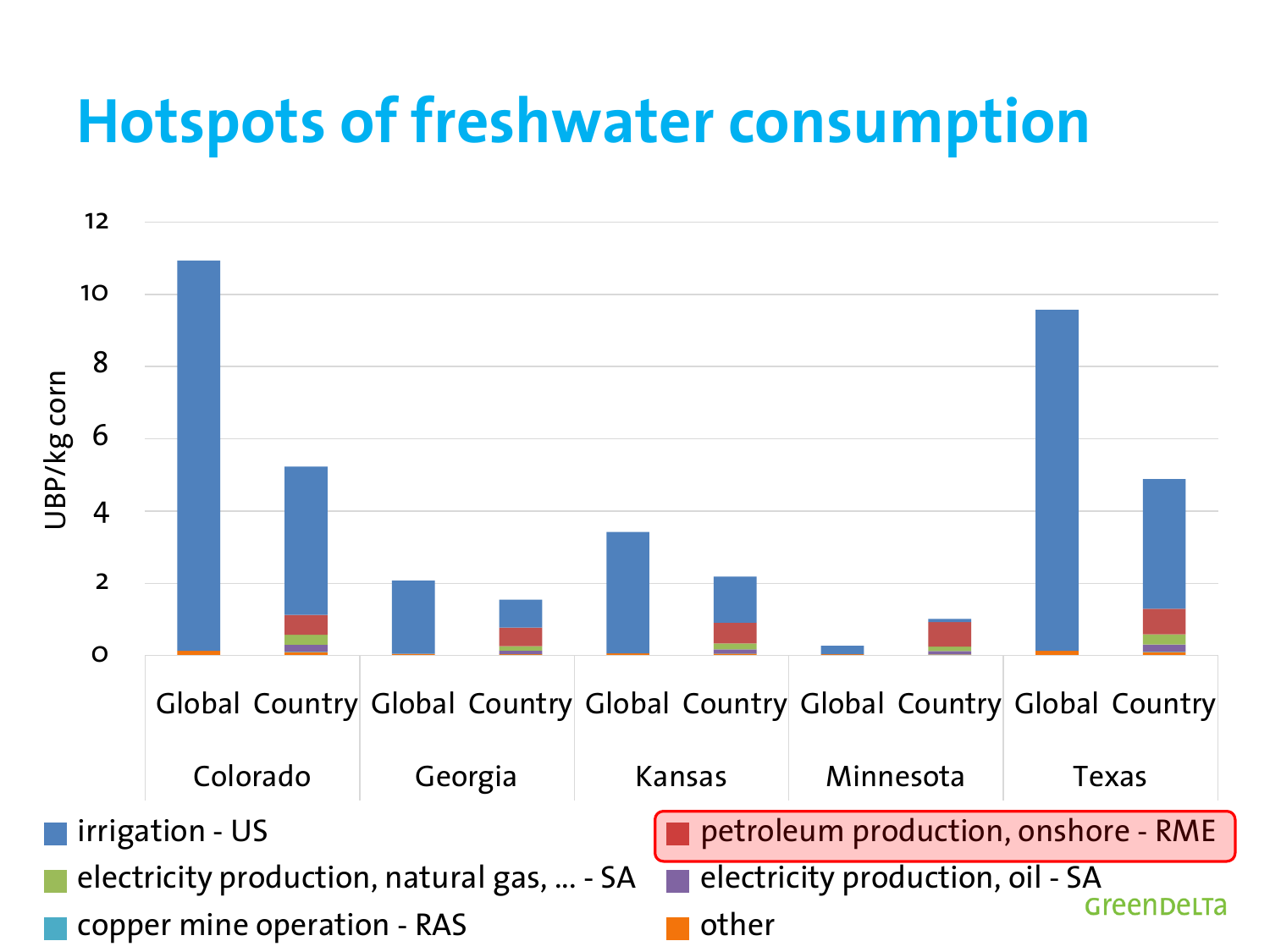# **Where is the hotspot in the supply chain?**



▶ Contribution to inventory: 0.11%

 Contribution to LCIA: 67%

Greenbelta

petroleum production, onshore - RME

market for petroleum - GLO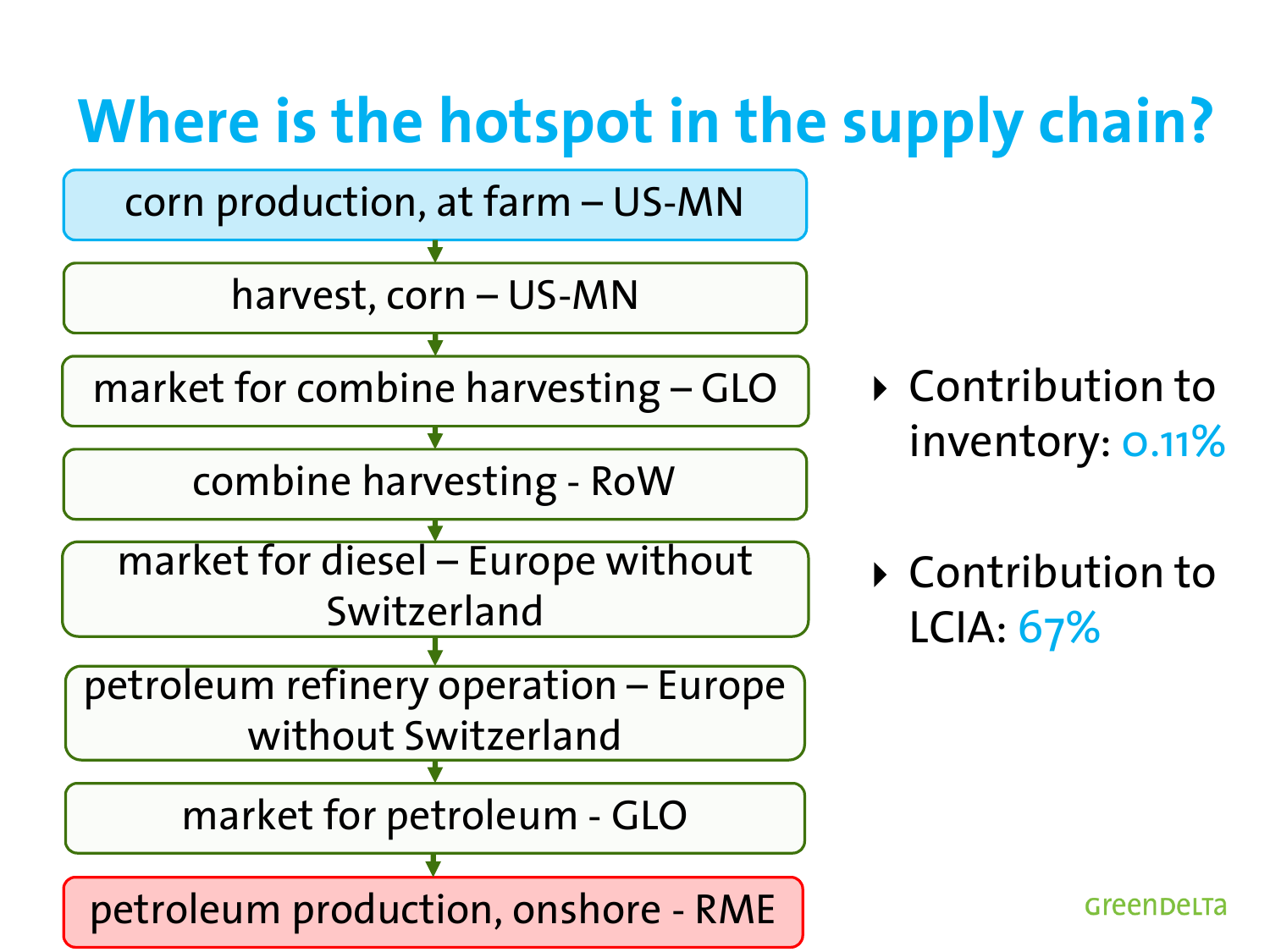## **Proposal of improvement**

- $\triangleright$  Should regionalised CFs be applied to flows from the background system?
	- ▶ Low inventory results may lead to high impact contributions
	- Spatial uncertainty distributions are not included in generic databases
		- $\rightarrow$  The perspectives concept

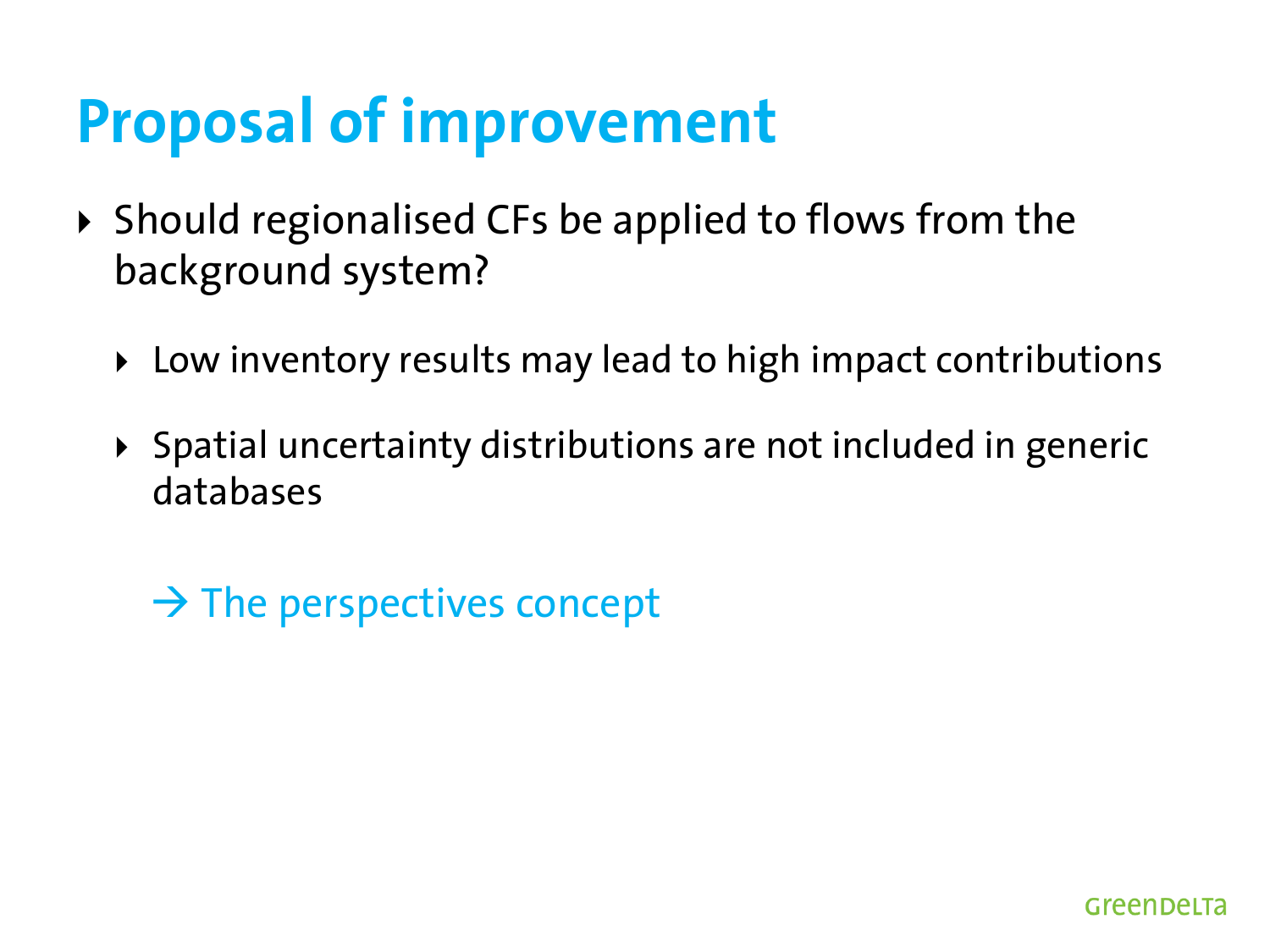# The perspectives concept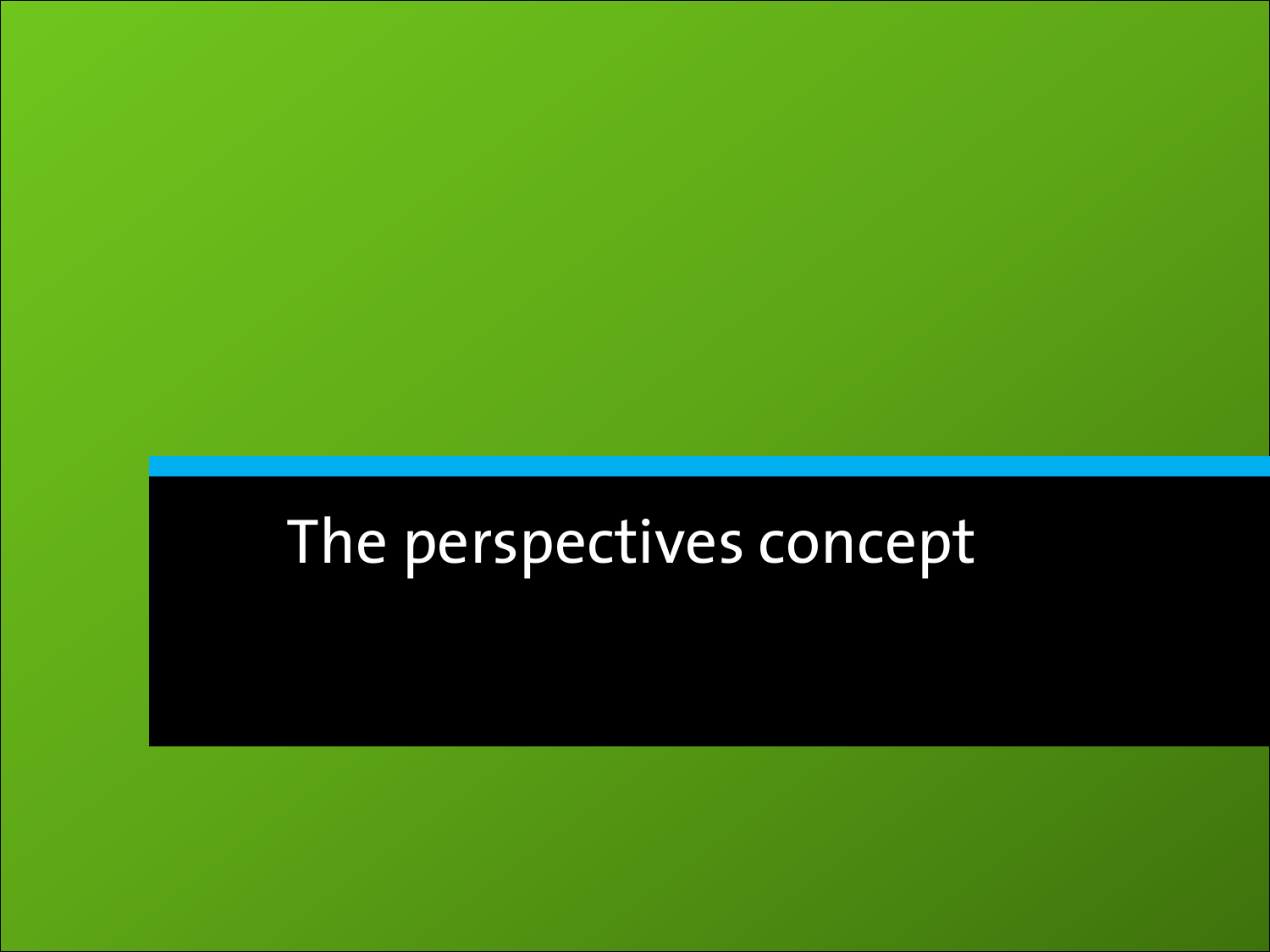## **Perspectives in LCA**

- ▶ LCIA: Hofstetter in 1998
	- "the cultural perspectives leading to models that depend on world views"

 $\rightarrow$  hierarchist, egalitarian and individualistic perspectives

- Used in LCIA methods like ReCiPe or EcoIndicator
- LCI: Ciroth & Schebek in 2011
	- Modelling decisions may not fit for the specific case  $\rightarrow$  Perspectives specify application contexts for data sets
	- $\triangleright$  Applied as proof of concept in the research project BioEnergieDat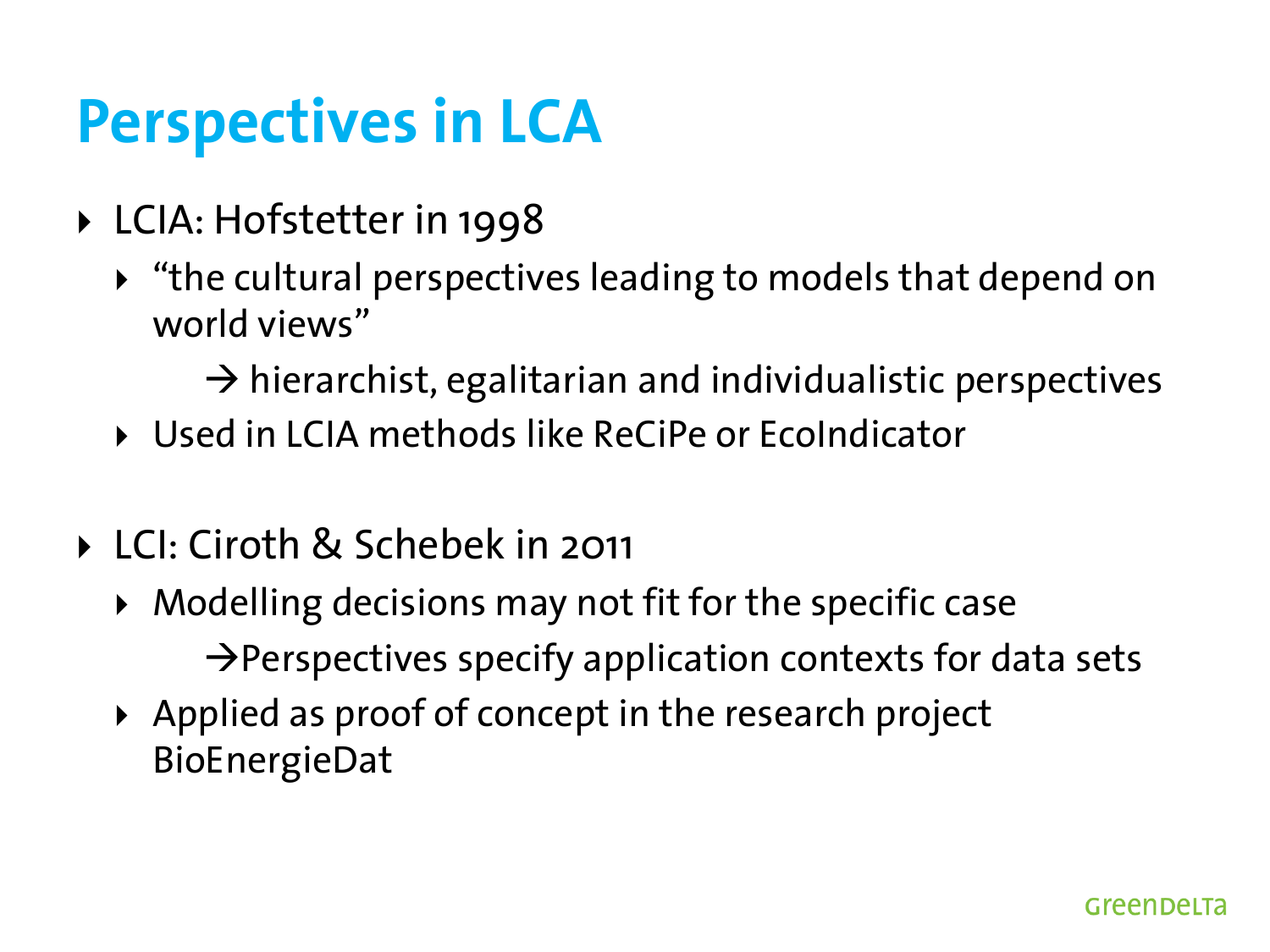## **Perspectives in LCI**

Perspective i:



- Core: it contains aspects required by almost all perspectives
- ▶ Deltas: additions or omissions from the core
- Mods: modifications of aspects in the core (exceptions)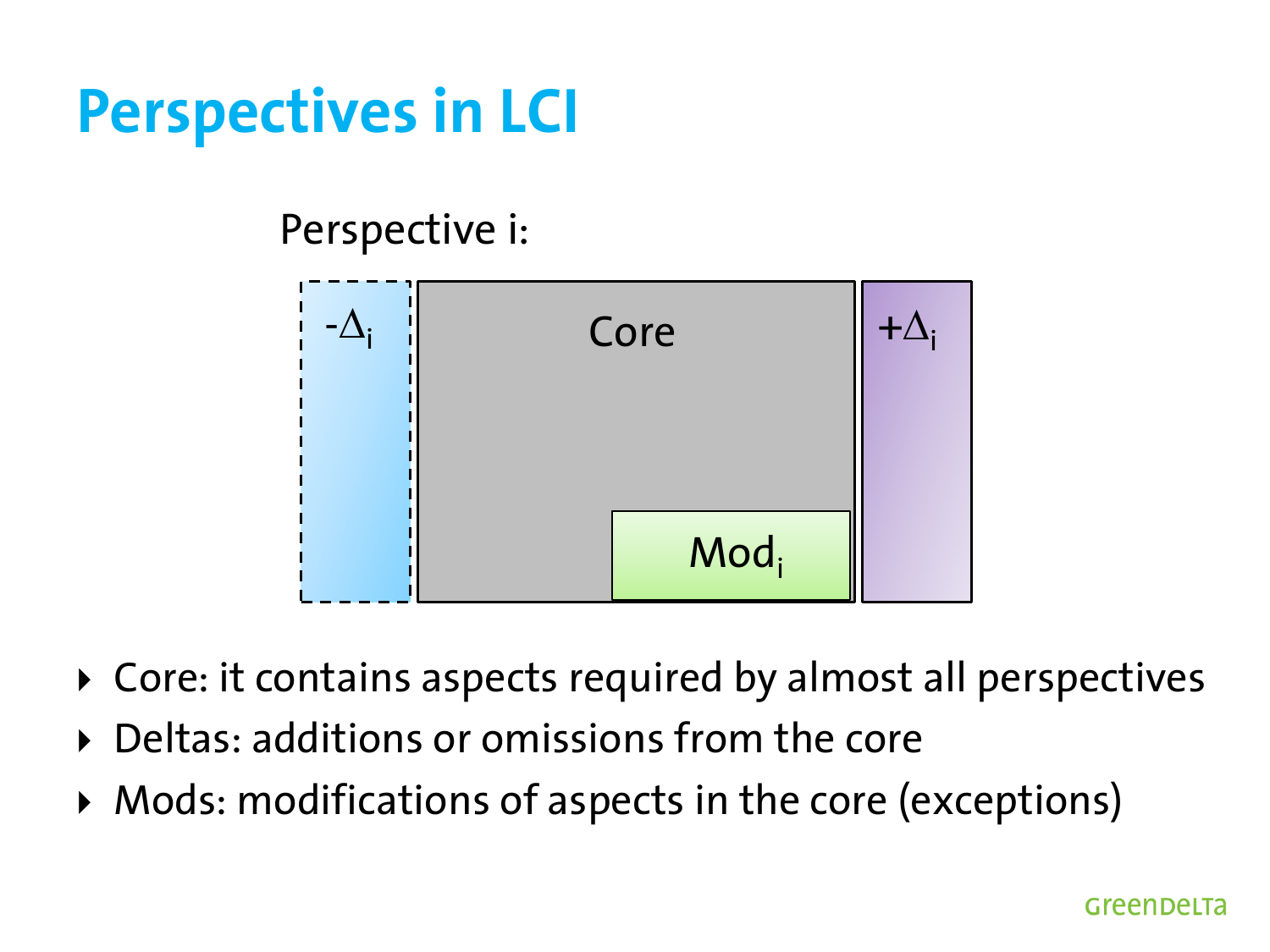# **Perspectives applied to regionalised LCIA**

- Fully regionalised perspective
	- ▶ Core: Regionalised LCIA

 $\rightarrow$  Regionalised CFs applied to all processes with a location defined

- Decision-making perspective
	- $\blacktriangleright$  - $\Delta$ : Emissions from background datasets

 $\rightarrow$  Global CFs used for processes which location is not known by the user or do not contain spatial uncertainty



**GreenDeLT**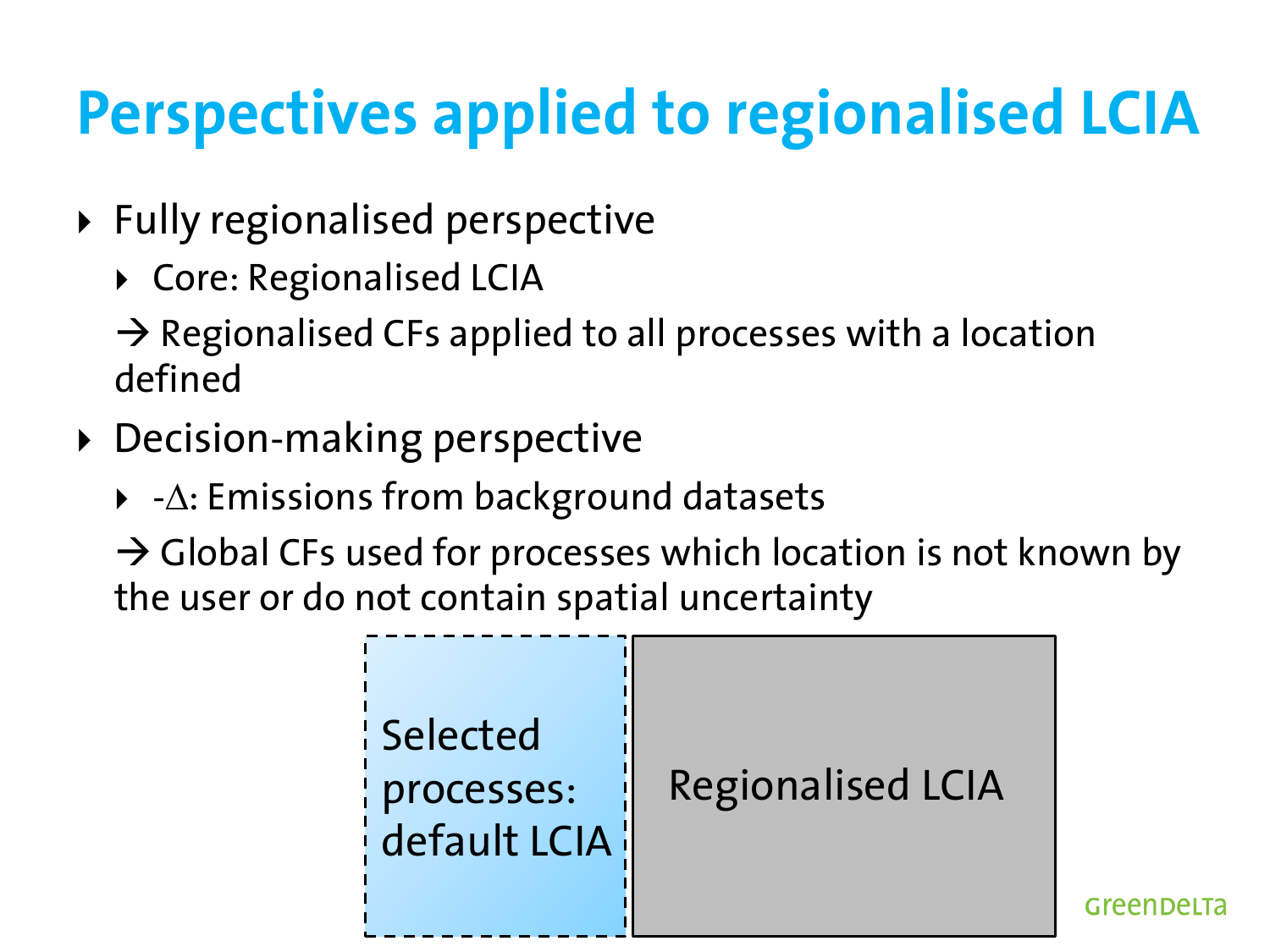#### **Perspectives implemented in openLCA**

- ▶ Determine the type of CF (global, regionalised) to use depending on the dataset and product system
	- \* a dataset can be included in the background system of one study and in the foreground system of another
	- $\triangleright$  Specific editor containing all processes in the product system and their location

Product system: corn grain; at harvest in 2005; at farm; 85%-91% moisture

#### \* Impact contributions

| Process                                                  | Location      | Generic      |
|----------------------------------------------------------|---------------|--------------|
| cork forestry, alloc. default, U                         | Europe        | $\mathbb{R}$ |
| cork forestry, alloc. default, U                         | Rest-of-World | $\mathbb{R}$ |
| corn grain; at harvest in 2005; at farm; 85%-91% m US-CO |               |              |
| corrugated board box production, alloc. default, U       | Rest-of-World |              |
| corrugated board box production, alloc. default, U       | Rest-of-World | M            |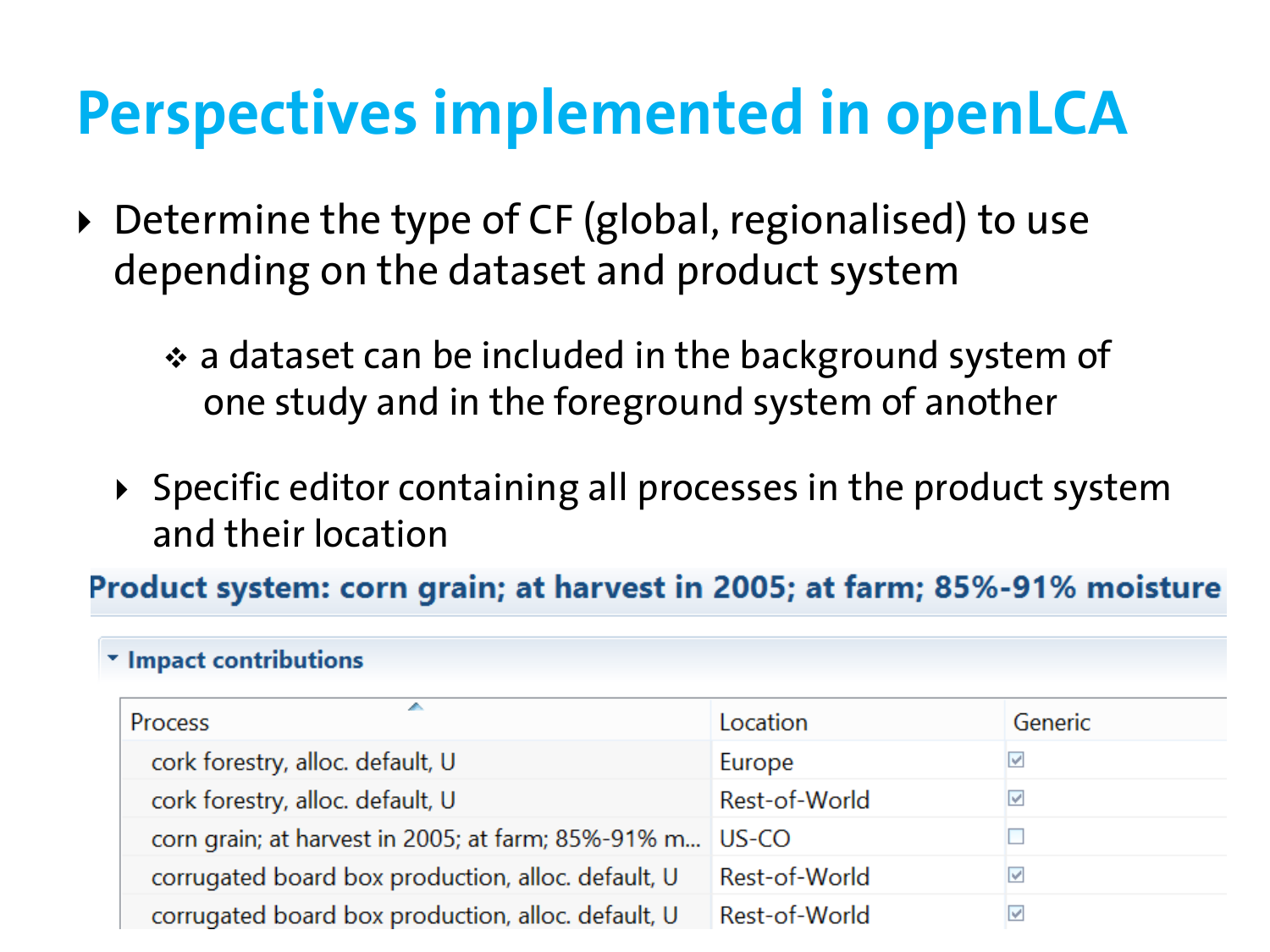# **Perspectives implemented in openLCA (II)**

- ▶ Determine the type of CF (global, regionalised) to use depending on the dataset and product system
	- $\triangleright$  Specific editor containing all processes in the product system and their location
	- ▶ In the model graph, it is possible to determine the "depth" in the supply chain where regionalised LCIA should be performed
	- ▶ Datasets can be identified by default as "background datasets" in the process level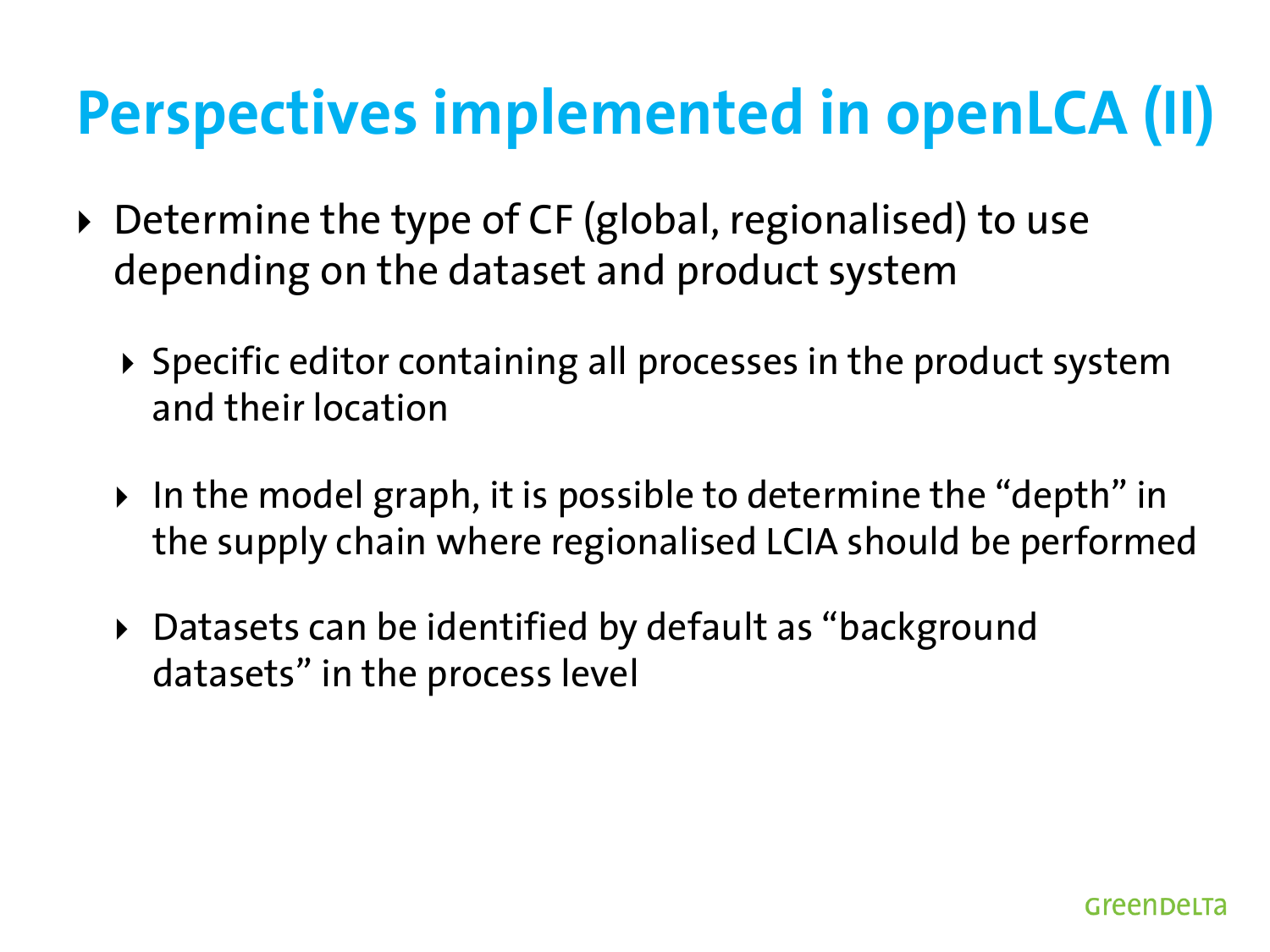# **Case study results applying perspectives**

▶ Land use

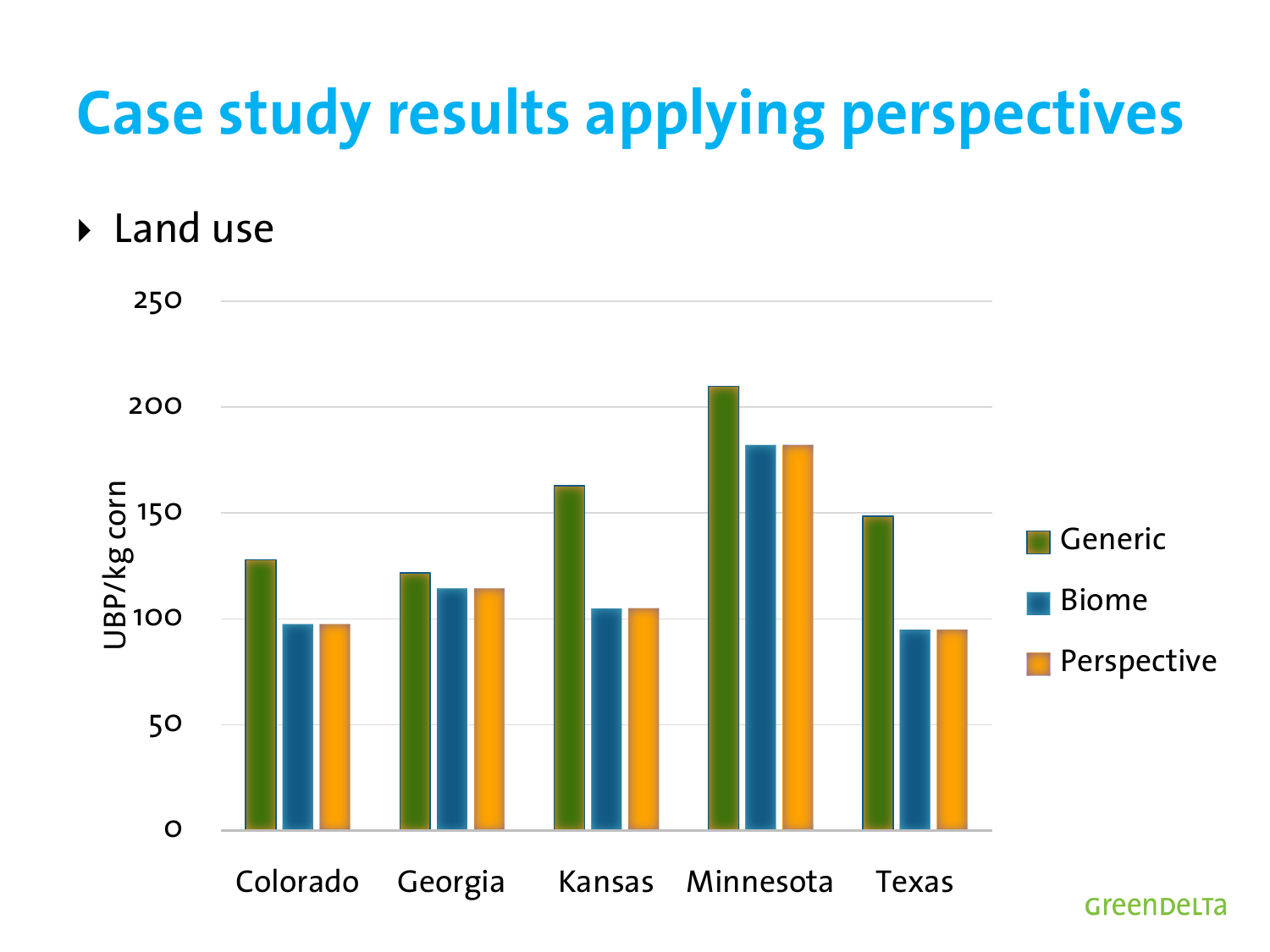# **Case study results applying perspectives**

▶ Freshwater consumption

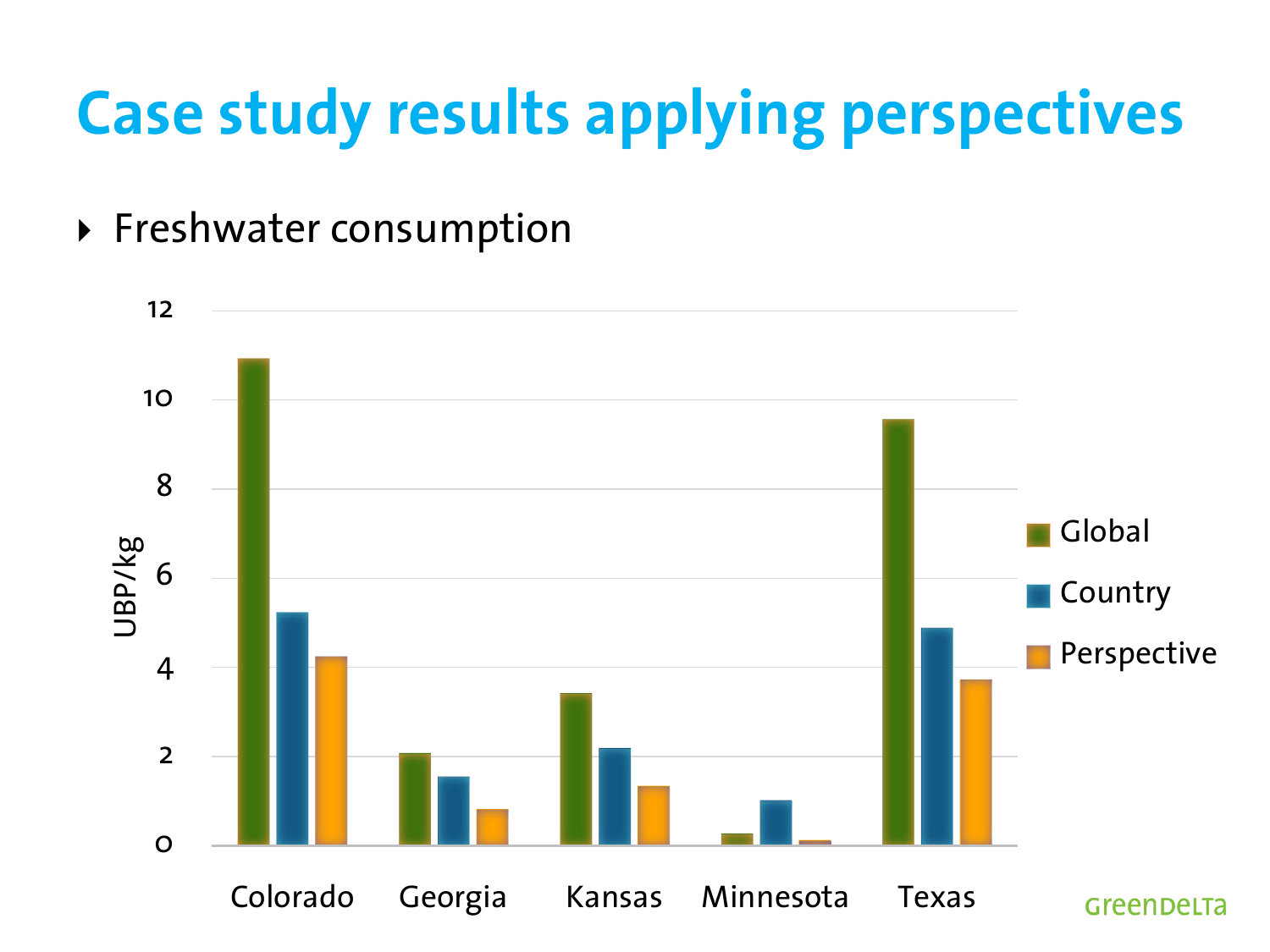## Conclusions and outlook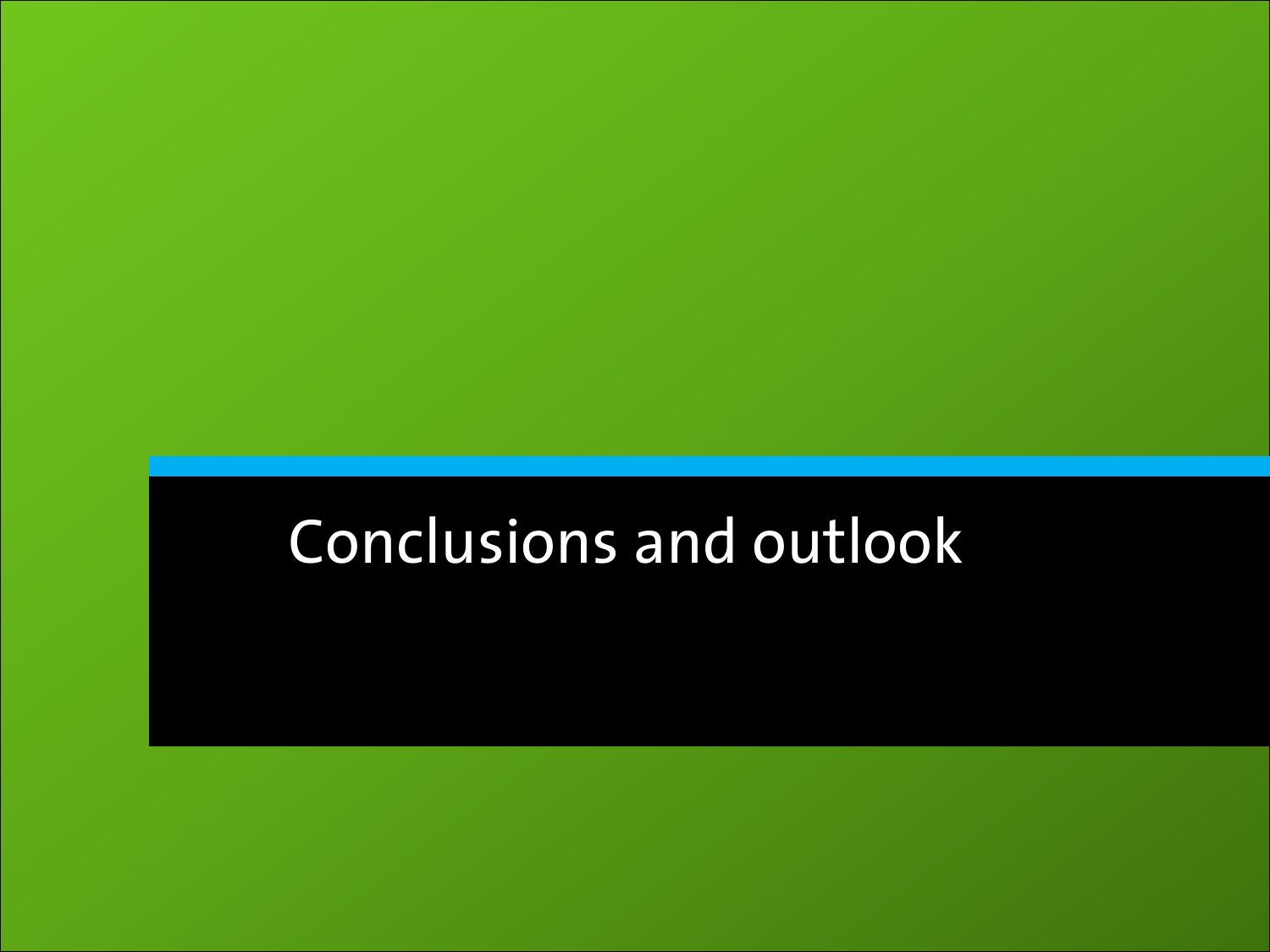## **Conclusions**

- ▶ Regionalised LCIA in openLCA works successfully without affecting significantly the calculation time required
	- Regionalised LCIA methods are welcome! (ideally, parameterised)
- Complexity added to the interpretation of results for decision-making
- The perspectives concept might be useful to adapt the LCIA calculation to the geographical relevance of each process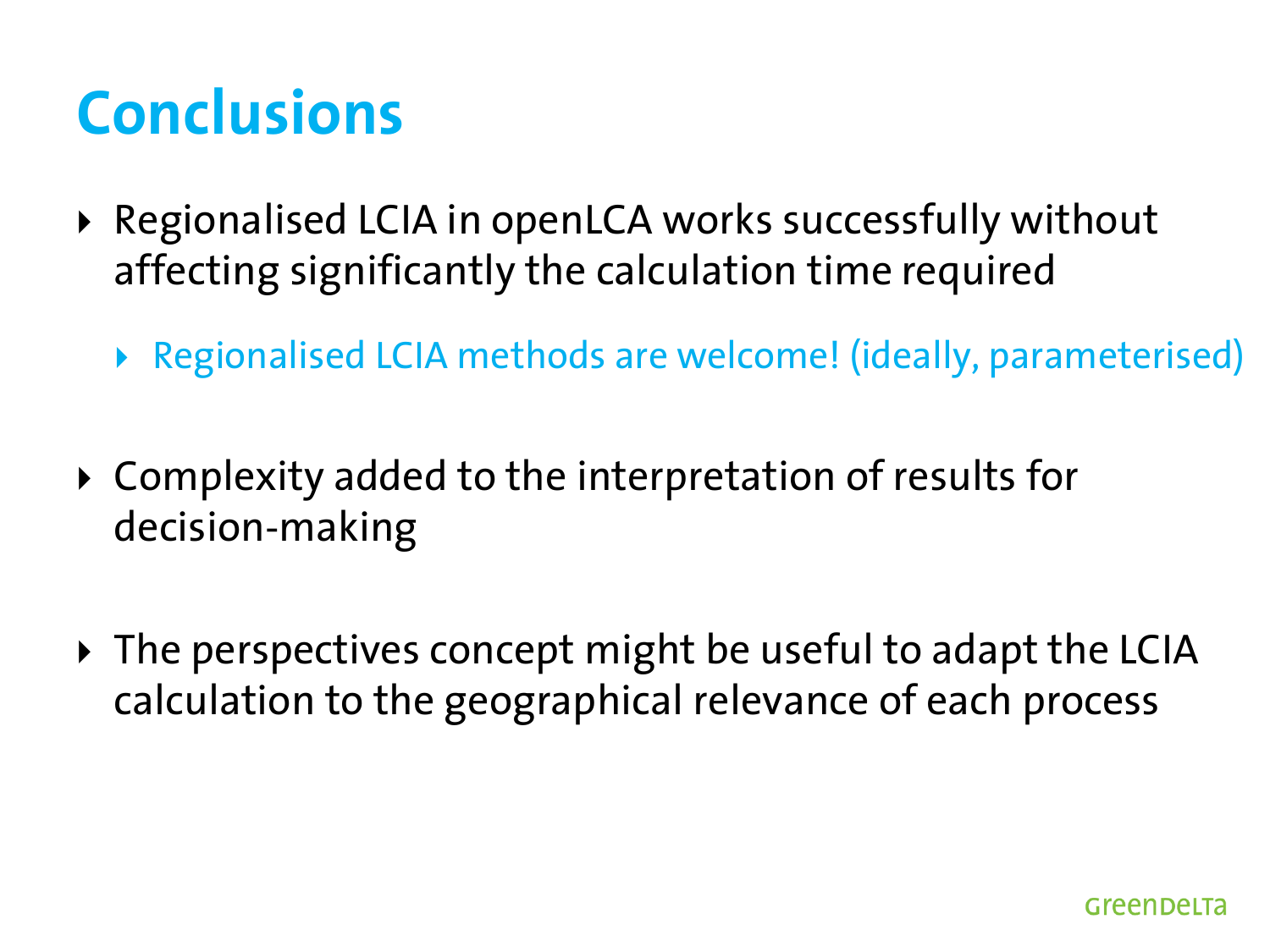## **Next steps in software development**

- Enhancement of uncertainty assessment of regionalised results
- ▶ Same regionalised parameters defined at different resolutions might be needed for a single product system  $\rightarrow$  Ability to select the shape file (i.e. level of resolution) for a specific parameter depending on the process dataset
	- ▶ It will facilitate the use LCIA method developers own average estimations
	- Other option: weighted aggregations (e.g. emission proxies)

#### $\rightarrow$  Support welcome!